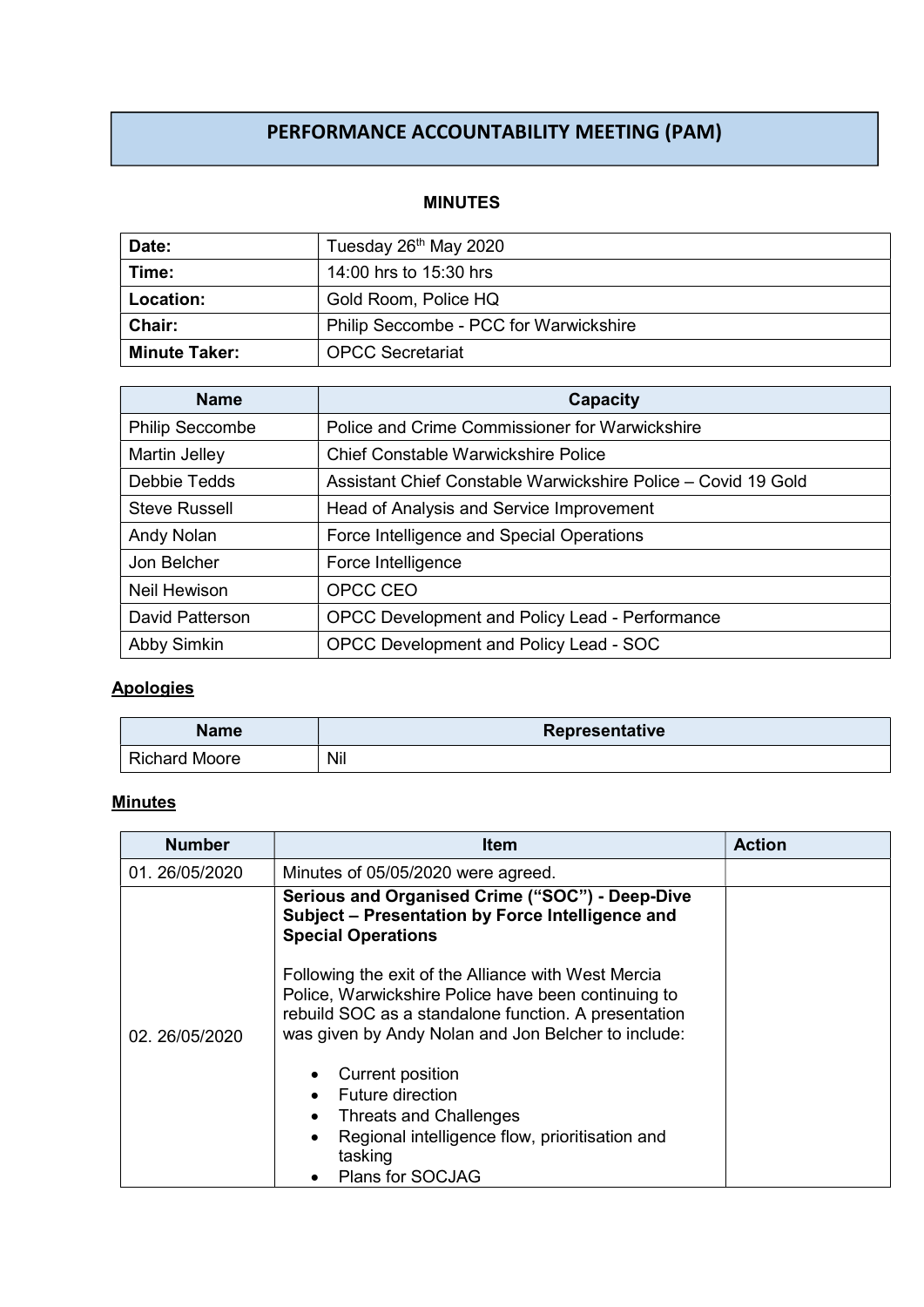|               | Work continues to streamline the process with<br>continuous scrutiny monitoring and evaluation taking<br>place at daily, weekly and monthly meetings within the<br>Force as well as local and national strategic groups<br>feeding into SOC unit.<br>Commissioner continues to carry out his holding to<br>account function through the SOCJAG Core Group |  |
|---------------|-----------------------------------------------------------------------------------------------------------------------------------------------------------------------------------------------------------------------------------------------------------------------------------------------------------------------------------------------------------|--|
|               | meetings held every 6 weeks.<br>Chief Constable noted that a good thorough presentation<br>was given outlining a solid approach to SOC.                                                                                                                                                                                                                   |  |
|               | Commissioner questioned whether the unit would infringe<br>on the estates and it was confirmed the SOC unit would<br>be based at Leek Wootton posing no issues to the<br>estate.                                                                                                                                                                          |  |
|               | Covid 19 Update - updated given by Assistant Chief<br><b>Constable</b>                                                                                                                                                                                                                                                                                    |  |
| 03.26/05/2020 | Training is being delivered virtually<br>Risk Assessments are being carried out.<br>$\bullet$<br>Force are now working towards phase 2 and the<br>$\bullet$<br>recovery side.                                                                                                                                                                             |  |
|               | <b>Performance Scrutiny Report led by OPCC</b><br><b>Development and Policy Lead</b>                                                                                                                                                                                                                                                                      |  |
|               | Highlighted areas of concern raised by the Commissioner<br>to the Chief Constable were as follows: -                                                                                                                                                                                                                                                      |  |
|               | <b>Public Confidence</b>                                                                                                                                                                                                                                                                                                                                  |  |
| 04.26/05/2020 | In March 2019, the survey conducted by the Office for<br>National Statistics (ONS) found a level of public<br>confidence in Warwickshire Police at 78.6%. This<br>figure was above the average for its Most Similar<br>Group (MSG) of forces and placed it $2^{nd}$ in the MSG.                                                                           |  |
|               | The latest available survey results from December<br>2019, reveals that the level of public confidence in<br>Warwickshire Police has now fallen to 73.7%, which is<br>below the national and MSG average and places the<br>force $7th$ in the MSG                                                                                                         |  |
|               | Chief Constable acknowledged the decline in public<br>confidence and it was noted that the downtown had been<br>partly as a result of the termination of the Alliance. Based<br>on recent localised information public confidence has<br>improved and risen to 20% above national average. It is                                                          |  |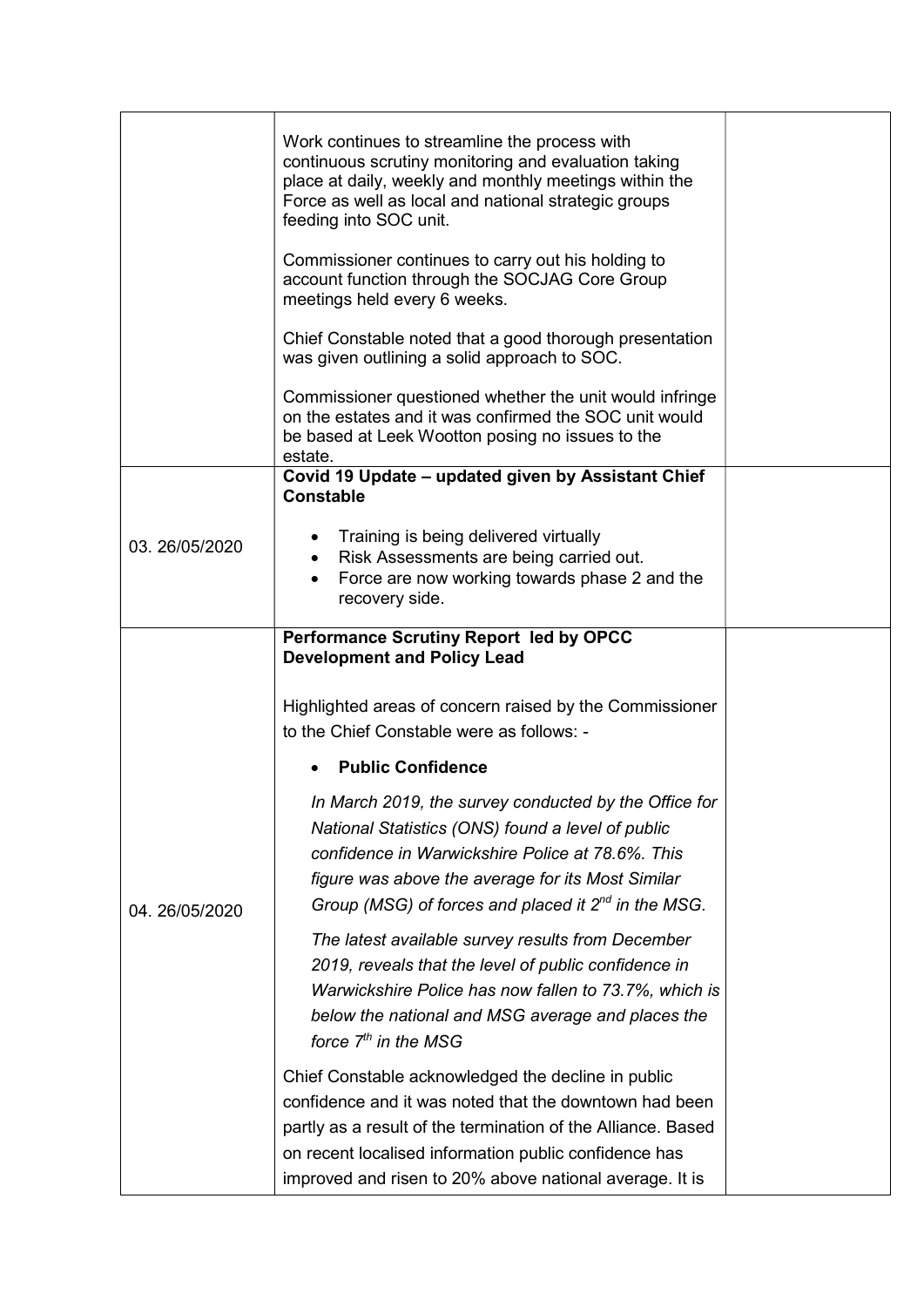| expected this will be picked up nationally as time<br>progresses.                                                                                                                                                                                                                                                                                      |  |
|--------------------------------------------------------------------------------------------------------------------------------------------------------------------------------------------------------------------------------------------------------------------------------------------------------------------------------------------------------|--|
| <b>Road Safety</b><br>٠                                                                                                                                                                                                                                                                                                                                |  |
| The two fatalities that occurred in March 2020<br>continues to illustrate the critical importance of<br>improving road safety and it's reassuring to note that<br>speed enforcement activity has continued throughout<br>April 2020 despite the challenges faced through<br>Covid 19.                                                                  |  |
| Chief Constable confirmed that he has not yet had last<br>month's data but Road Policing was back to normal with<br>enforcement campaigns now actively running and road<br>safety is being monitored.                                                                                                                                                  |  |
| <b>Crime Rates</b>                                                                                                                                                                                                                                                                                                                                     |  |
| The latest performance data available (18/05/2020) at<br>the time of report shows that Total Recorded Crime<br>(TRC) has decreased by -21.7% YTD. There have<br>been very significant reduction in almost all crime<br>categories, of particular note are Burglary Residential<br>(-45.9%), Vehicle Offence (-31.2%) and Personal<br>Robbery (-58.5%). |  |
| The exception to this positive position is Violence<br>without Injury (+0.4%), particularly in North<br>Warwickshire (+4.8%). As this crime category<br>accounts for some 25% of all TRC it significantly<br>impacts on the TRC figure and can detract from the<br>outstanding gains made in the other serious and<br>iconic crime categories.         |  |
| The reduction in TRC over the last seven day period<br>of -16.2% would appear to be indicative of an<br>increasing return to 'normality' as Stay Home<br>transitions into the Stay Alert phase of Covid 19 and<br>the lock-down begins to ease.                                                                                                        |  |
| Chief Constable confirmed that this was consistent with<br>other forces with crime rates beginning to come back to<br>normal. Presently at 10% below normal business as<br>usual                                                                                                                                                                       |  |
| It was noted volence without injury is rising.                                                                                                                                                                                                                                                                                                         |  |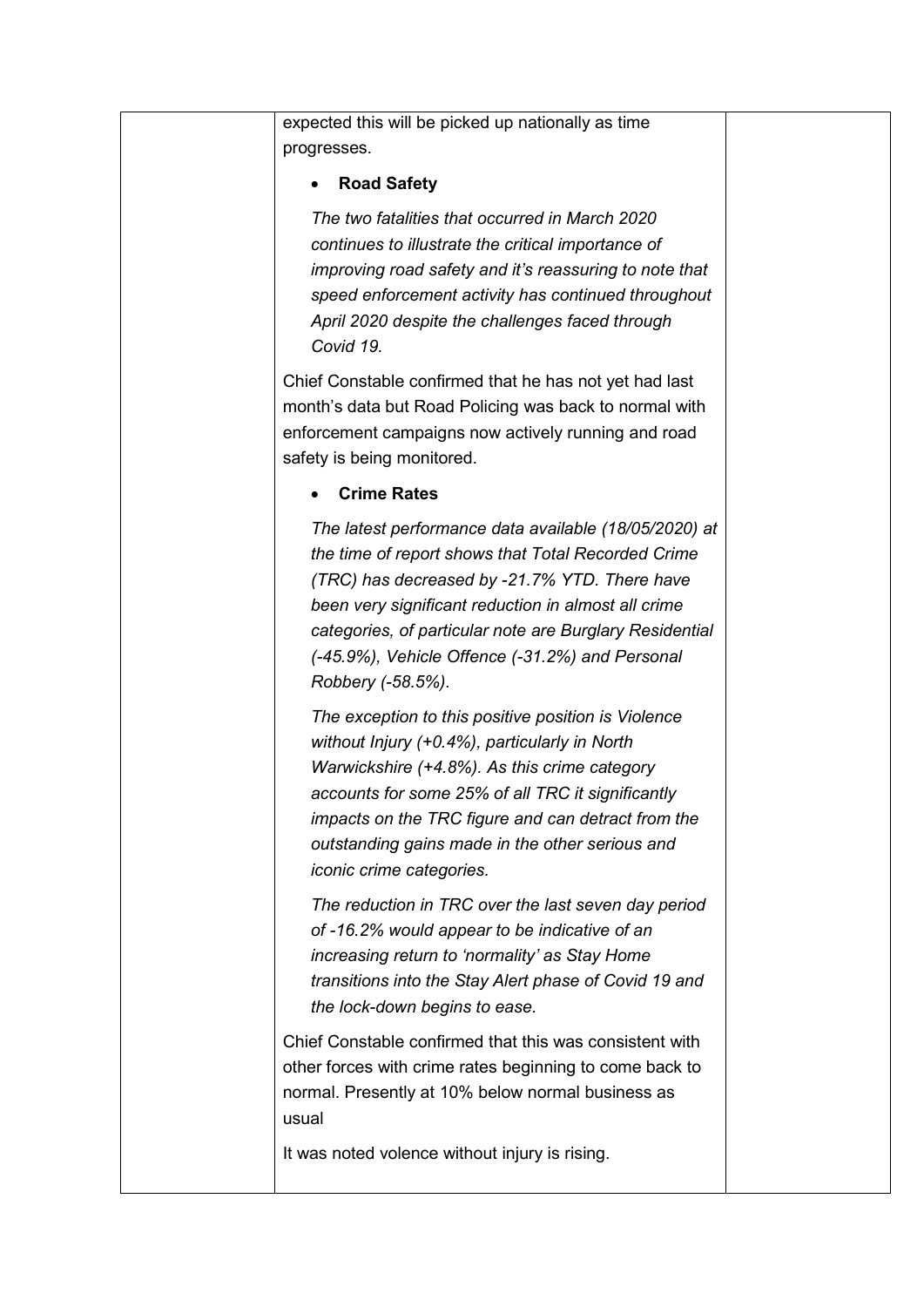|                | Vulnerability<br>From the latest performance data available, it is<br>pleasing to note that Hate Crime reports have<br>decreased by 17.2% YTD, as have CSE offences (-<br>59.6%). As anticipated, both DA (+16.6%) and<br>Vulnerable Adult offences (+79.2%) have notably<br>increased during the last seven days as we move into<br>the Stay Alert phase of Covid 19.<br>Chief Constable acknowledged the national rise in Hate<br>Crimes but this rise has not yet been seen in<br>Warwickshire. Assistant Chief Constable confirmed there<br>have been some cases reported in the last seven days<br>but full details of what they relate to had not yet been<br>seen.<br>There has been a slight increase in Domestic Abuse and<br>there is an expectation that this will increase as we enter<br>Phase 2 stage of COVID19.<br>Clarification was sought on what Vulnerable Adult<br>Offences consisted of Assistant Chief Constable<br>confirmed these could be cases against adult<br>safeguarding in care home setting or any abuse on<br>vulnerable adult such as financial abuse.<br>It was requested a detailed breakdown of Vulnerable<br>Adult Offences be provided by the Force.<br>Subject to agreement, it is proposed that the future PAM<br>deep-dive subjects for 2020/21 are: -<br><b>Criminal Justice</b><br>June<br>July -<br>Learning and Development<br>August -<br>Covid Secure arrangements and<br>Adherence<br><b>AOB</b> | <b>Detailed</b><br>breakdown of<br><b>Vulnerable Adult</b><br><b>Offences</b> be<br>provided by the<br><b>Force</b> |
|----------------|----------------------------------------------------------------------------------------------------------------------------------------------------------------------------------------------------------------------------------------------------------------------------------------------------------------------------------------------------------------------------------------------------------------------------------------------------------------------------------------------------------------------------------------------------------------------------------------------------------------------------------------------------------------------------------------------------------------------------------------------------------------------------------------------------------------------------------------------------------------------------------------------------------------------------------------------------------------------------------------------------------------------------------------------------------------------------------------------------------------------------------------------------------------------------------------------------------------------------------------------------------------------------------------------------------------------------------------------------------------------------------------------------------------------------------------------------|---------------------------------------------------------------------------------------------------------------------|
| 05. 26/05/2020 | There is a Police Crime Working Panel meeting<br>next week.                                                                                                                                                                                                                                                                                                                                                                                                                                                                                                                                                                                                                                                                                                                                                                                                                                                                                                                                                                                                                                                                                                                                                                                                                                                                                                                                                                                        |                                                                                                                     |